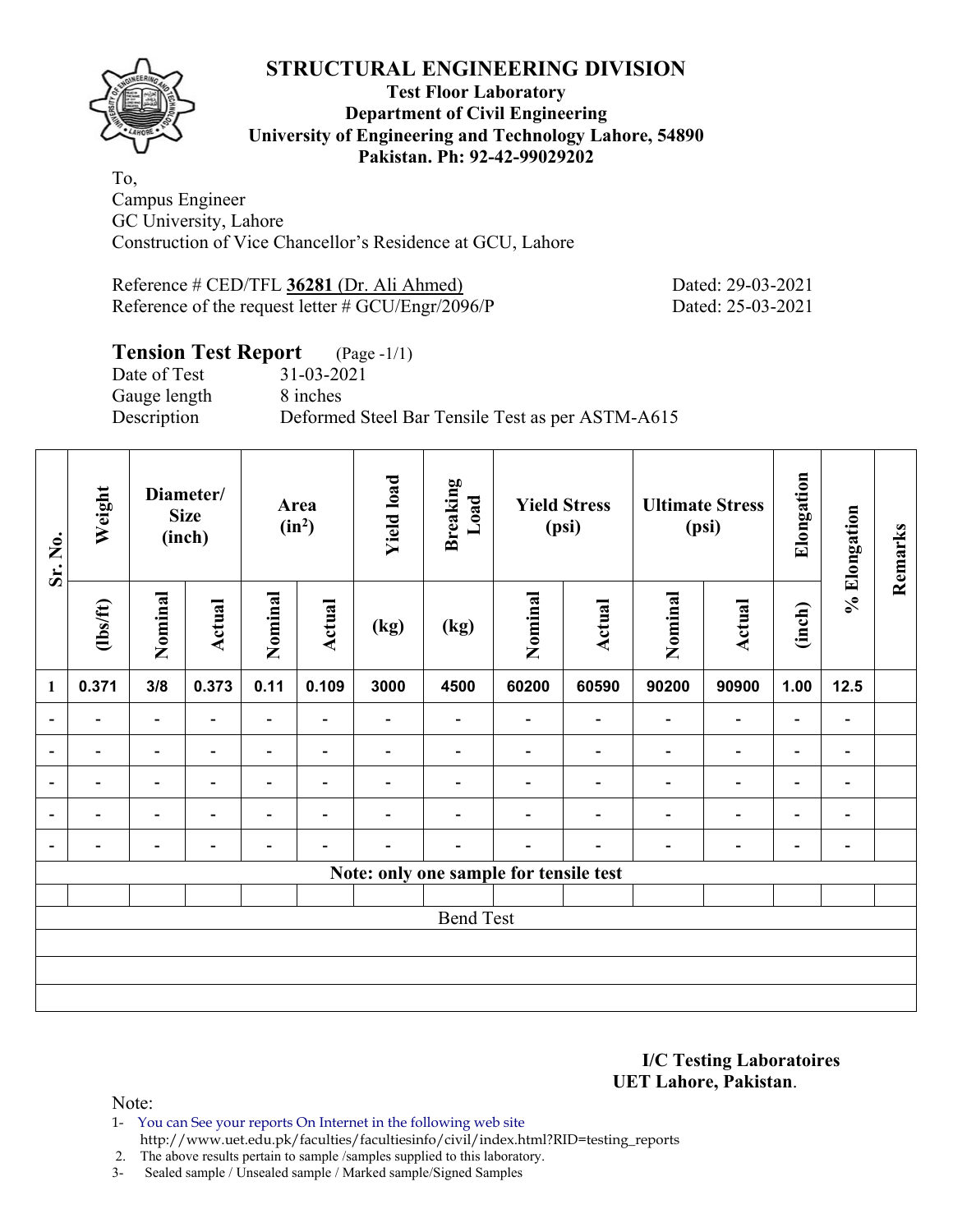

#### **Test Floor Laboratory Department of Civil Engineering University of Engineering and Technology Lahore, 54890 Pakistan. Ph: 92-42-99029202**

To, Project Manager CCECC-MATRACON-HABIB Joint Venture Re-Construction & Up-Gradation of Main Runway (18L/36R) at Allama Iqbal International Airport(AIIAP), Lahore (PAk Steel) Reference # CED/TFL **36282** (Dr. M Rizwan Riaz) Dated: 29-03-2021 Reference of the request letter # AIIAP/CCECC-MATRACON-HABIB JV/2021/292 Dated: 29-03-2021 **Tension Test Report** (Page -1/1) Date of Test 31-03-2021 Gauge length 8 inches Description Deformed Steel Bar Tensile and Bend Test as per ASTM-A615

| Sr. No.                  | Weight  |                | Diameter/<br><b>Size</b><br>(mm) |                | Area<br>$(in^2)$ | <b>Yield load</b>                                   | <b>Breaking</b><br>Load |         | <b>Yield Stress</b><br>(psi)                                     |                          | <b>Ultimate Stress</b><br>(psi) | Elongation     | % Elongation   | Heat No |
|--------------------------|---------|----------------|----------------------------------|----------------|------------------|-----------------------------------------------------|-------------------------|---------|------------------------------------------------------------------|--------------------------|---------------------------------|----------------|----------------|---------|
|                          | $lbsft$ | Nominal        | Actual                           | Nominal        | <b>Actual</b>    | (kg)                                                | (kg)                    | Nominal | Actual                                                           | Nominal                  | Actual                          | (inch)         |                |         |
| $\mathbf{1}$             | 0.413   | 10             | 9.99                             | 0.12           | 0.122            | 3400                                                | 5000                    | 62464   | 61680                                                            | 91858                    | 90700                           | 1.40           | 17.5           | 7325    |
| $\mathbf{2}$             | 0.409   | 10             | 9.93                             | 0.12           | 0.120            | 3300                                                | 4900                    | 60627   | 60580                                                            | 90021                    | 90000                           | 1.40           | 17.5           | 7326    |
|                          |         | $\blacksquare$ | $\qquad \qquad \blacksquare$     | $\blacksquare$ |                  |                                                     |                         |         |                                                                  | $\overline{\phantom{a}}$ | $\blacksquare$                  |                | $\blacksquare$ |         |
|                          |         |                | $\qquad \qquad \blacksquare$     | $\blacksquare$ |                  |                                                     |                         |         |                                                                  |                          |                                 | $\blacksquare$ |                |         |
| $\overline{\phantom{0}}$ |         |                |                                  | $\blacksquare$ |                  |                                                     |                         |         |                                                                  | $\blacksquare$           |                                 | $\blacksquare$ |                |         |
|                          |         |                |                                  |                |                  |                                                     |                         |         |                                                                  |                          |                                 |                |                |         |
|                          |         |                |                                  |                |                  |                                                     |                         |         | Note: only two samples for tensile and two samples for bend test |                          |                                 |                |                |         |
|                          |         |                |                                  |                |                  |                                                     |                         |         |                                                                  |                          |                                 |                |                |         |
|                          |         |                |                                  |                |                  |                                                     | <b>Bend Test</b>        |         |                                                                  |                          |                                 |                |                |         |
|                          |         |                |                                  |                |                  | 10mm Dia Bar Bend Test Through 180° is Satisfactory |                         |         |                                                                  |                          |                                 |                |                |         |
|                          |         |                |                                  |                |                  | 10mm Dia Bar Bend Test Through 180° is Satisfactory |                         |         |                                                                  |                          |                                 |                |                |         |
|                          |         |                |                                  |                |                  |                                                     |                         |         |                                                                  |                          |                                 |                |                |         |

**I/C Testing Laboratoires UET Lahore, Pakistan**.

Note:

1- You can See your reports On Internet in the following web site http://www.uet.edu.pk/faculties/facultiesinfo/civil/index.html?RID=testing\_reports

2. The above results pertain to sample /samples supplied to this laboratory.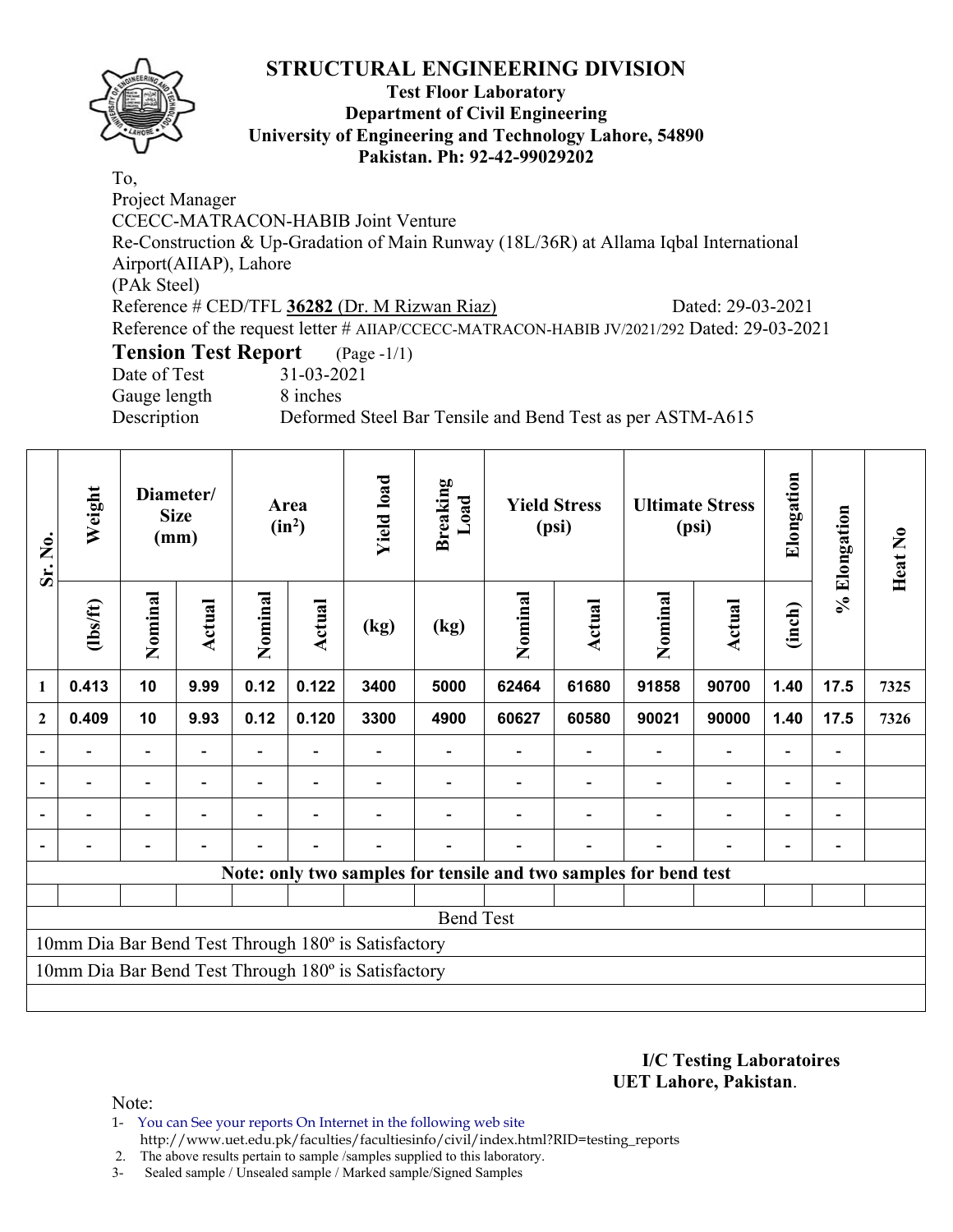

#### **Test Floor Laboratory Department of Civil Engineering University of Engineering and Technology Lahore, 54890 Pakistan. Ph: 92-42-99029202**

To, Manager C, R & M, Allied Bank Limited 1st & Second Floor Slab for Allied Bank Limited MDC Building, Khanewal Road, Multan

| Reference # CED/TFL 36283 (Dr. Ali Ahmed)                  | Dated: 30-03-2021 |
|------------------------------------------------------------|-------------------|
| Reference of the request letter $\#$ GHQ/S2/CRM/MA/2021/70 | Dated: 15-03-2021 |

# **Tension Test Report** (Page -1/1)

Date of Test 31-03-2021 Gauge length 8 inches

Description Deformed Steel Bar Tensile and Bend Test as per ASTM-A615

| Sr. No.        | Weight                                        |                          | Diameter/<br><b>Size</b>                   |                          | Area<br>$(in^2)$ | <b>Yield load</b> | <b>Breaking</b><br>Load  |                              | <b>Yield Stress</b><br>(psi) | (psi)                                                          | <b>Ultimate Stress</b>   | Elongation               | % Elongation             | Remarks                       |
|----------------|-----------------------------------------------|--------------------------|--------------------------------------------|--------------------------|------------------|-------------------|--------------------------|------------------------------|------------------------------|----------------------------------------------------------------|--------------------------|--------------------------|--------------------------|-------------------------------|
|                | $\frac{2}{10}$                                | Nominal<br>$(\#)$        | Actual<br>(inch)                           | Nominal                  | <b>Actual</b>    | (kg)              | (kg)                     | Nominal                      | <b>Actual</b>                | Nominal                                                        | <b>Actual</b>            | (inch)                   |                          |                               |
| 1              | 0.376                                         | $\mathbf{3}$             | 0.375                                      | 0.11                     | 0.111            | 3800              | 4700                     | 76200                        | 75730                        | 94200                                                          | 93700                    | 1.00                     | 12.5                     |                               |
| $\blacksquare$ |                                               | $\overline{\phantom{a}}$ | $\overline{\phantom{a}}$<br>$\overline{a}$ |                          |                  |                   |                          | $\qquad \qquad \blacksquare$ | $\blacksquare$               | $\overline{\phantom{a}}$                                       | $\overline{\phantom{0}}$ | $\overline{\phantom{a}}$ | $\blacksquare$           | <b>Amreli</b><br><b>Steel</b> |
| $\blacksquare$ |                                               | $\blacksquare$           |                                            | $\overline{\phantom{a}}$ | $\blacksquare$   |                   | $\blacksquare$           | $\qquad \qquad \blacksquare$ | $\blacksquare$               | ۰                                                              | $\overline{\phantom{0}}$ |                          | $\blacksquare$           |                               |
| $\blacksquare$ |                                               | $\overline{\phantom{0}}$ |                                            |                          | -                |                   | $\overline{\phantom{0}}$ | -                            |                              | $\overline{\phantom{0}}$                                       | -                        | -                        | $\qquad \qquad$          |                               |
| $\blacksquare$ | $\blacksquare$                                | $\overline{\phantom{a}}$ | $\blacksquare$                             | $\overline{\phantom{a}}$ | $\overline{a}$   | ۰                 | $\overline{\phantom{0}}$ | $\qquad \qquad \blacksquare$ | $\overline{\phantom{0}}$     | $\overline{\phantom{a}}$                                       | $\overline{\phantom{a}}$ | $\overline{a}$           | $\overline{\phantom{a}}$ |                               |
| $\blacksquare$ | -                                             | -                        |                                            |                          | -                |                   | $\overline{\phantom{0}}$ | $\overline{a}$               | $\overline{a}$               | $\overline{\phantom{0}}$                                       | -                        | $\overline{\phantom{a}}$ | $\overline{\phantom{0}}$ |                               |
|                |                                               |                          |                                            |                          |                  |                   |                          |                              |                              | Note: only one sample for tensile and one sample for bend test |                          |                          |                          |                               |
|                |                                               |                          |                                            |                          |                  |                   |                          |                              |                              |                                                                |                          |                          |                          |                               |
|                |                                               |                          |                                            |                          |                  |                   | <b>Bend Test</b>         |                              |                              |                                                                |                          |                          |                          |                               |
|                | #3 Bar Bend Test Through 180° is Satisfactory |                          |                                            |                          |                  |                   |                          |                              |                              |                                                                |                          |                          |                          |                               |
|                |                                               |                          |                                            |                          |                  |                   |                          |                              |                              |                                                                |                          |                          |                          |                               |
|                |                                               |                          |                                            |                          |                  |                   |                          |                              |                              |                                                                |                          |                          |                          |                               |

**I/C Testing Laboratoires UET Lahore, Pakistan**.

Note:

1- You can See your reports On Internet in the following web site http://www.uet.edu.pk/faculties/facultiesinfo/civil/index.html?RID=testing\_reports

2. The above results pertain to sample /samples supplied to this laboratory.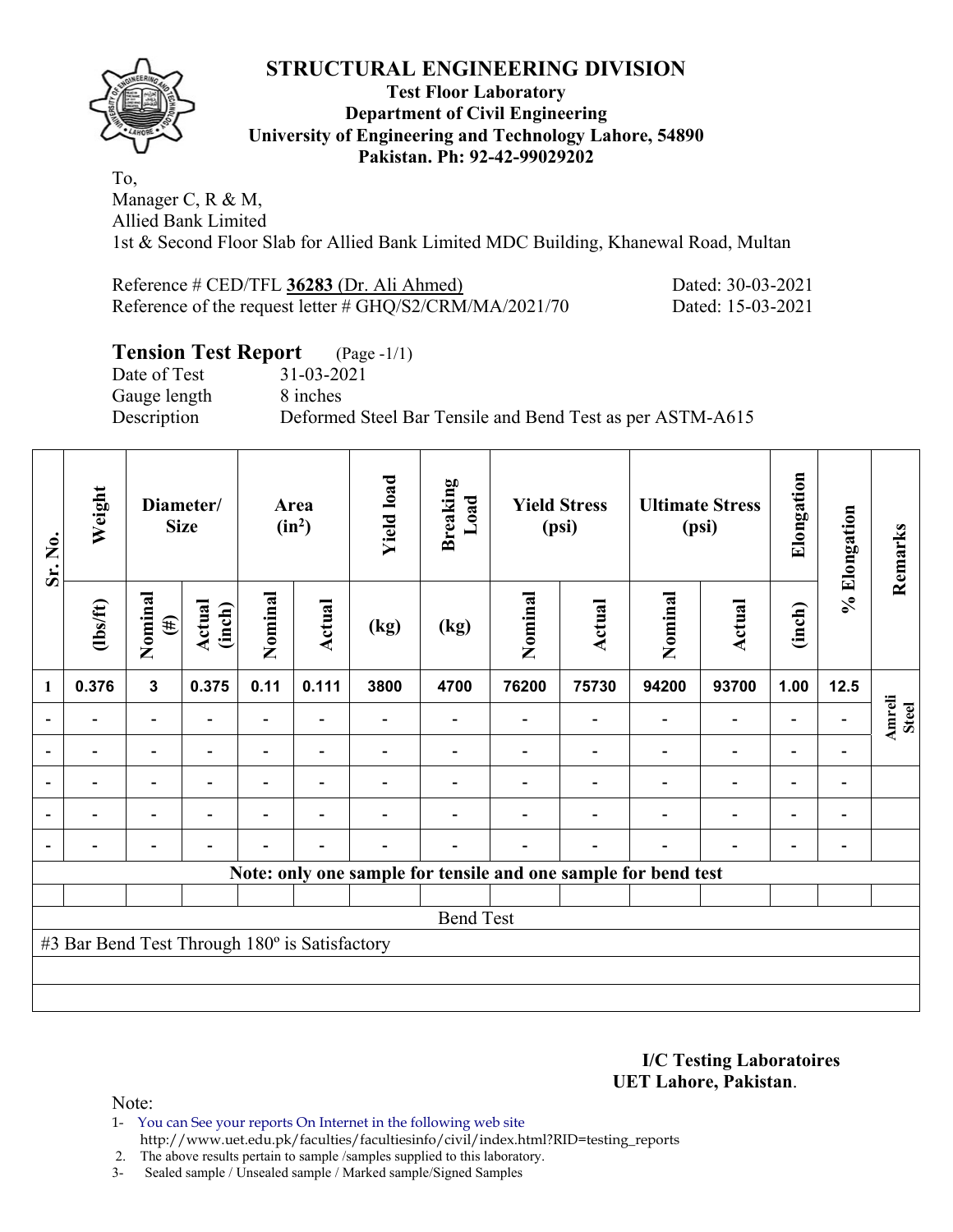

#### **Test Floor Laboratory Department of Civil Engineering University of Engineering and Technology Lahore, 54890 Pakistan. Ph: 92-42-99029202**

To, Manager Procurement Ravi Construction Company Ware House & Expansion Works at Allied Bank Limited 18-Hazari District Jhang

Reference # CED/TFL **36284** (Dr. Ali Ahmed) Dated: 30-03-2021 Reference of the request letter # UET/RCC/084/21 Dated: 29-03-2021

### **Tension Test Report** (Page -1/1)

Date of Test 31-03-2021 Gauge length 8 inches

Description Deformed Steel Bar Tensile and Bend Test as per ASTM-A615

| Sr. No.                  | Weight                                        |                              | Diameter/<br><b>Size</b>     |                              | Area<br>$(in^2)$         | <b>Yield load</b>        | <b>Breaking</b><br>Load                                         |                          | <b>Yield Stress</b><br>(psi) | <b>Ultimate Stress</b>       | (psi)                        | Elongation               | % Elongation             | Remarks |
|--------------------------|-----------------------------------------------|------------------------------|------------------------------|------------------------------|--------------------------|--------------------------|-----------------------------------------------------------------|--------------------------|------------------------------|------------------------------|------------------------------|--------------------------|--------------------------|---------|
|                          | (1bs/ft)                                      | Nominal<br>$(\#)$            | Actual<br>(inch)             | Nominal                      | Actual                   | (kg)                     | (kg)                                                            | Nominal                  | Actual                       | Nominal                      | Actual                       | (inch)                   |                          |         |
| 1                        | 0.178                                         | $\mathbf{2}$                 | 0.258                        | --------                     | 0.052                    | 1400                     | 2000                                                            | -------                  | 58920                        | -------                      | 84200                        | 1.00                     | 12.5                     |         |
| $\mathbf{2}$             | 0.174                                         | $\mathbf{2}$                 | 0.255                        | --------                     | 0.051                    | 1300                     | 2000                                                            | --------                 | 56010                        | -------                      | 86200                        | 1.10                     | 13.8                     |         |
| ۰                        |                                               |                              |                              |                              |                          |                          |                                                                 |                          |                              |                              |                              |                          | $\blacksquare$           |         |
| $\overline{\phantom{a}}$ | $\overline{a}$                                | $\qquad \qquad \blacksquare$ | $\qquad \qquad \blacksquare$ | $\qquad \qquad \blacksquare$ | $\blacksquare$           | $\overline{\phantom{a}}$ | $\blacksquare$                                                  | $\overline{\phantom{a}}$ | $\overline{\phantom{a}}$     | $\qquad \qquad \blacksquare$ | $\qquad \qquad \blacksquare$ | ٠                        | $\overline{\phantom{a}}$ |         |
| $\blacksquare$           | $\overline{\phantom{0}}$                      | $\overline{\phantom{0}}$     | $\overline{\phantom{0}}$     | $\qquad \qquad \blacksquare$ | $\overline{\phantom{0}}$ |                          | $\overline{\phantom{0}}$                                        | $\overline{\phantom{a}}$ | $\overline{\phantom{0}}$     | $\overline{\phantom{0}}$     | $\qquad \qquad \blacksquare$ | $\overline{\phantom{0}}$ | $\blacksquare$           |         |
| $\blacksquare$           |                                               | $\overline{a}$               | $\overline{a}$               | $\overline{a}$               | $\overline{a}$           | $\overline{\phantom{0}}$ | $\overline{a}$                                                  | $\overline{\phantom{0}}$ | $\blacksquare$               | $\blacksquare$               | $\qquad \qquad \blacksquare$ | $\overline{\phantom{a}}$ | $\blacksquare$           |         |
|                          |                                               |                              |                              |                              |                          |                          | Note: only two samples for tensile and one sample for bend test |                          |                              |                              |                              |                          |                          |         |
|                          |                                               |                              |                              |                              |                          |                          |                                                                 |                          |                              |                              |                              |                          |                          |         |
|                          |                                               |                              |                              |                              |                          |                          | <b>Bend Test</b>                                                |                          |                              |                              |                              |                          |                          |         |
|                          | #2 Bar Bend Test Through 180° is Satisfactory |                              |                              |                              |                          |                          |                                                                 |                          |                              |                              |                              |                          |                          |         |
|                          |                                               |                              |                              |                              |                          |                          |                                                                 |                          |                              |                              |                              |                          |                          |         |
|                          |                                               |                              |                              |                              |                          |                          |                                                                 |                          |                              |                              |                              |                          |                          |         |

**I/C Testing Laboratoires UET Lahore, Pakistan**.

Note:

- 1- You can See your reports On Internet in the following web site http://www.uet.edu.pk/faculties/facultiesinfo/civil/index.html?RID=testing\_reports
- 2. The above results pertain to sample /samples supplied to this laboratory.
- 3- Sealed sample / Unsealed sample / Marked sample/Signed Samples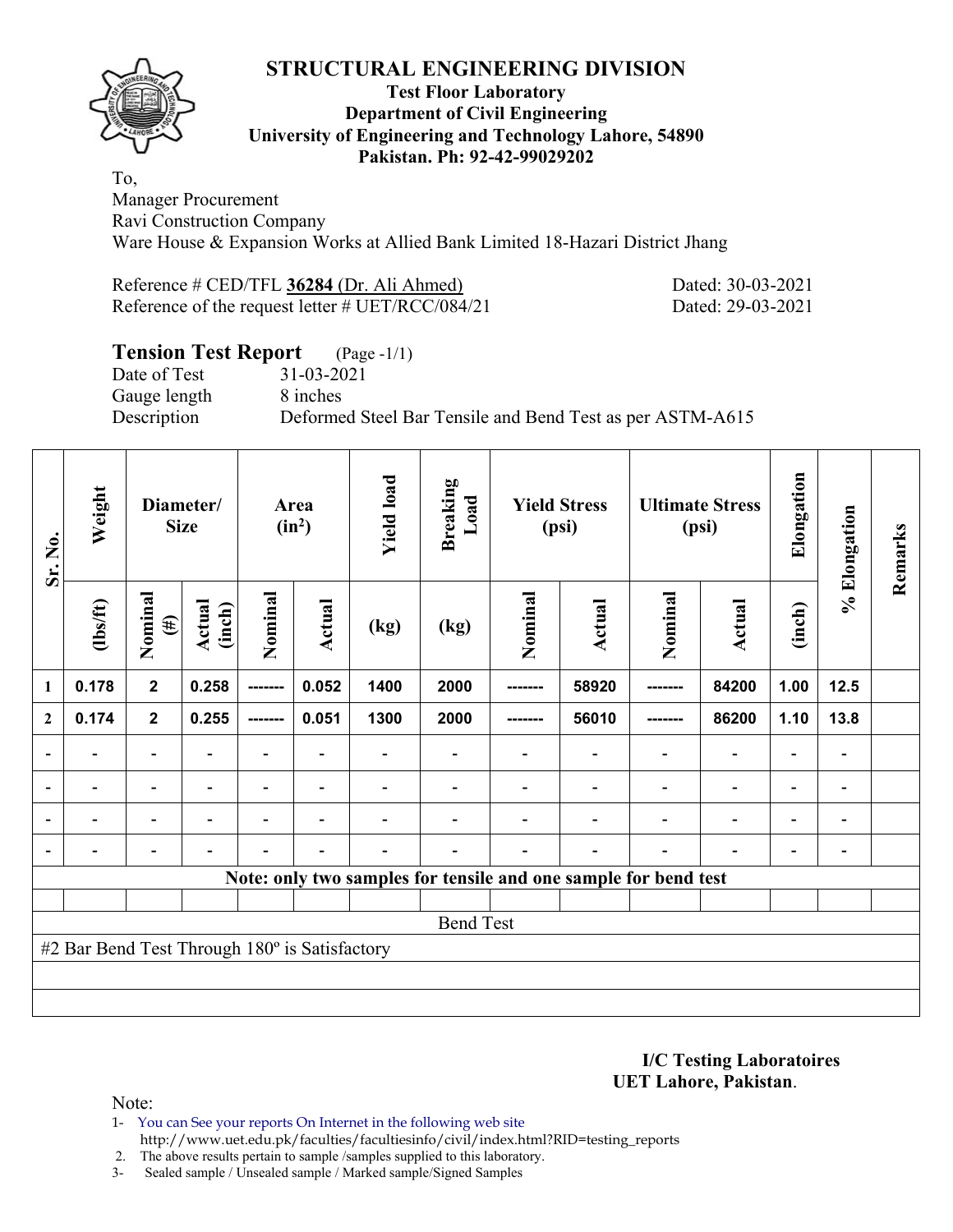

#### **Test Floor Laboratory Department of Civil Engineering University of Engineering and Technology Lahore, 54890 Pakistan. Ph: 92-42-99029202**

To, M/S Defence Housing Authority. Lahore Cantt (Bal Infra Dev Works of Sector-Q Ph-VII) – (M/s DHA C)

Reference # CED/TFL **36285** (Dr. Ali Ahmed) Dated: 30-03-2021 Reference of the request letter # 408/241/Estb/Lab/55/01/Q Dated: 29-03-2021

# **Tension Test Report** (Page -1/1)

Date of Test 31-03-2021 Gauge length 8 inches

Description Deformed Steel Bar Tensile and Bend Test as per ASTM-A615

| Sr. No.                  | Weight                                        |                          | Diameter/<br>size        |                          | Area<br>$(in^2)$         | <b>Yield load</b> | <b>Breaking</b><br>Load |         | <b>Yield Stress</b><br>(psi)                                    |                          | <b>Ultimate Stress</b><br>(psi) | Elongation               | % Elongation                 | Remarks        |
|--------------------------|-----------------------------------------------|--------------------------|--------------------------|--------------------------|--------------------------|-------------------|-------------------------|---------|-----------------------------------------------------------------|--------------------------|---------------------------------|--------------------------|------------------------------|----------------|
|                          | (1bs/ft)                                      | Nominal<br>$(\#)$        | Actual<br>(inch)         | Nominal                  | Actual                   | (kg)              | (kg)                    | Nominal | Actual                                                          | Nominal                  | <b>Actual</b>                   | (inch)                   |                              |                |
| 1                        | 0.377                                         | $\mathbf{3}$             | 0.376                    | 0.11                     | 0.111                    | 3000              | 4400                    | 60200   | 59690                                                           | 88200                    | 87600                           | 1.60                     | 20.0                         |                |
| $\mathbf{2}$             | 0.369                                         | $\mathbf{3}$             | 0.372                    | 0.11                     | 0.109                    | 2900              | 4300                    | 58200   | 58910                                                           | 86200                    | 87400                           | 1.60                     | 20.0                         | Kasur<br>Saeed |
|                          |                                               | $\overline{\phantom{0}}$ |                          |                          |                          |                   |                         |         |                                                                 |                          | $\qquad \qquad \blacksquare$    | $\overline{a}$           |                              |                |
| $\overline{\phantom{0}}$ | $\overline{\phantom{0}}$                      | $\overline{\phantom{a}}$ | $\overline{\phantom{0}}$ | $\overline{\phantom{0}}$ | $\blacksquare$           |                   |                         |         | $\blacksquare$                                                  | $\blacksquare$           | $\overline{a}$                  | $\overline{\phantom{a}}$ | $\overline{\phantom{a}}$     |                |
|                          | $\overline{\phantom{0}}$                      | $\overline{\phantom{0}}$ |                          | $\blacksquare$           | $\overline{\phantom{0}}$ |                   |                         |         |                                                                 | $\overline{\phantom{0}}$ | $\overline{a}$                  | $\overline{\phantom{0}}$ | $\qquad \qquad \blacksquare$ |                |
|                          | $\overline{\phantom{0}}$                      | $\overline{\phantom{a}}$ |                          | $\blacksquare$           | $\blacksquare$           | $\blacksquare$    | $\blacksquare$          |         | $\overline{\phantom{0}}$                                        | $\blacksquare$           | $\overline{a}$                  | $\overline{\phantom{a}}$ | $\qquad \qquad \blacksquare$ |                |
|                          |                                               |                          |                          |                          |                          |                   |                         |         | Note: only two samples for tensile and one sample for bend test |                          |                                 |                          |                              |                |
|                          |                                               |                          |                          |                          |                          |                   |                         |         |                                                                 |                          |                                 |                          |                              |                |
|                          |                                               |                          |                          |                          |                          |                   | <b>Bend Test</b>        |         |                                                                 |                          |                                 |                          |                              |                |
|                          | #3 Bar Bend Test Through 180° is Satisfactory |                          |                          |                          |                          |                   |                         |         |                                                                 |                          |                                 |                          |                              |                |
|                          |                                               |                          |                          |                          |                          |                   |                         |         |                                                                 |                          |                                 |                          |                              |                |
|                          |                                               |                          |                          |                          |                          |                   |                         |         |                                                                 |                          |                                 |                          |                              |                |

**I/C Testing Laboratoires UET Lahore, Pakistan**.

Note:

1- You can See your reports On Internet in the following web site http://www.uet.edu.pk/faculties/facultiesinfo/civil/index.html?RID=testing\_reports

2. The above results pertain to sample /samples supplied to this laboratory.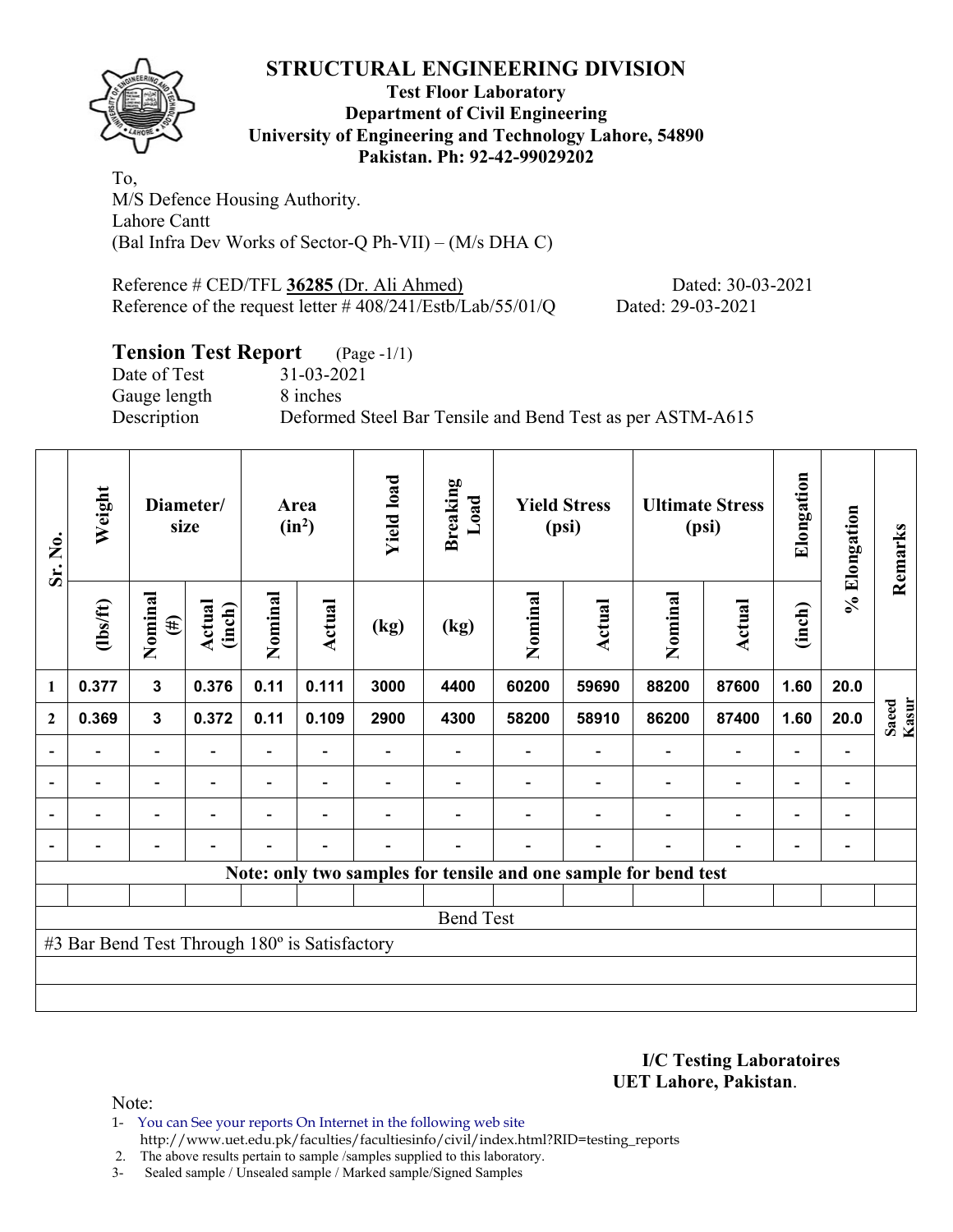

#### **Test Floor Laboratory Department of Civil Engineering University of Engineering and Technology Lahore, 54890 Pakistan. Ph: 92-42-99029202**

To, Resident Engineer ACE (Pvt) Ltd Development of Sector – I, Multan

Reference # CED/TFL **36286** (Dr. Ali Ahmed) Dated: 30-03-2021 Reference of the request letter # RE/Sec– I/Test/02 Dated: 27-03-2021

### **Tension Test Report** (Page -1/1)

Gauge length 8 inches

Date of Test 31-03-2021 Description Deformed Steel Bar Tensile and Bend Test as per ASTM-A615

| Sr. No.        | Weight                                        |                          | Diameter/<br><b>Size</b> |                          | Area<br>$(in^2)$         | <b>Yield load</b>            | <b>Breaking</b><br>Load                                         |                          | <b>Yield Stress</b><br>(psi) |                          | <b>Ultimate Stress</b><br>(psi) | Elongation               | % Elongation             | Remarks         |
|----------------|-----------------------------------------------|--------------------------|--------------------------|--------------------------|--------------------------|------------------------------|-----------------------------------------------------------------|--------------------------|------------------------------|--------------------------|---------------------------------|--------------------------|--------------------------|-----------------|
|                | (1bs/ft)                                      | Nominal<br>$(\#)$        | Actual<br>(inch)         | Nominal                  | <b>Actual</b>            | (kg)                         | (kg)                                                            | Nominal                  | Actual                       | Nominal                  | Actual                          | (inch)                   |                          |                 |
| $\mathbf{1}$   | 0.377                                         | $\mathbf{3}$             | 0.376                    | 0.11                     | 0.111                    | 3800                         | 4900                                                            | 76200                    | 75610                        | 98200                    | 97500                           | 0.90                     | 11.3                     |                 |
| $\mathbf{2}$   | 0.377                                         | $\overline{\mathbf{3}}$  | 0.376                    | 0.11                     | 0.111                    | 3800                         | 4900                                                            | 76200                    | 75610                        | 98200                    | 97500                           | 0.90                     | 11.3                     | Mughal<br>Steel |
|                |                                               | $\overline{\phantom{a}}$ |                          |                          |                          |                              |                                                                 | $\overline{a}$           |                              |                          |                                 |                          | $\overline{\phantom{a}}$ |                 |
| $\blacksquare$ | $\overline{\phantom{0}}$                      | $\overline{\phantom{a}}$ | $\overline{\phantom{0}}$ | $\overline{\phantom{a}}$ | $\overline{\phantom{a}}$ | $\qquad \qquad \blacksquare$ | $\overline{\phantom{0}}$                                        | $\overline{\phantom{a}}$ | $\overline{a}$               | $\overline{\phantom{a}}$ | $\overline{\phantom{0}}$        | $\overline{\phantom{a}}$ | $\overline{\phantom{a}}$ |                 |
| $\blacksquare$ | $\blacksquare$                                | $\blacksquare$           |                          | $\overline{\phantom{a}}$ | $\blacksquare$           |                              | $\blacksquare$                                                  | $\overline{a}$           | $\blacksquare$               | ۰                        | $\blacksquare$                  | $\blacksquare$           | $\blacksquare$           |                 |
| $\blacksquare$ |                                               | $\overline{\phantom{0}}$ | $\overline{\phantom{0}}$ | -                        | -                        |                              | $\overline{\phantom{0}}$                                        | $\overline{a}$           | $\overline{a}$               | $\overline{\phantom{0}}$ | -                               | $\overline{\phantom{a}}$ | $\overline{\phantom{0}}$ |                 |
|                |                                               |                          |                          |                          |                          |                              | Note: only two samples for tensile and one sample for bend test |                          |                              |                          |                                 |                          |                          |                 |
|                |                                               |                          |                          |                          |                          |                              |                                                                 |                          |                              |                          |                                 |                          |                          |                 |
|                |                                               |                          |                          |                          |                          |                              | <b>Bend Test</b>                                                |                          |                              |                          |                                 |                          |                          |                 |
|                | #3 Bar Bend Test Through 180° is Satisfactory |                          |                          |                          |                          |                              |                                                                 |                          |                              |                          |                                 |                          |                          |                 |
|                |                                               |                          |                          |                          |                          |                              |                                                                 |                          |                              |                          |                                 |                          |                          |                 |
|                |                                               |                          |                          |                          |                          |                              |                                                                 |                          |                              |                          |                                 |                          |                          |                 |

**I/C Testing Laboratoires UET Lahore, Pakistan**.

Note:

- 1- You can See your reports On Internet in the following web site http://www.uet.edu.pk/faculties/facultiesinfo/civil/index.html?RID=testing\_reports
- 2. The above results pertain to sample /samples supplied to this laboratory.
- 3- Sealed sample / Unsealed sample / Marked sample/Signed Samples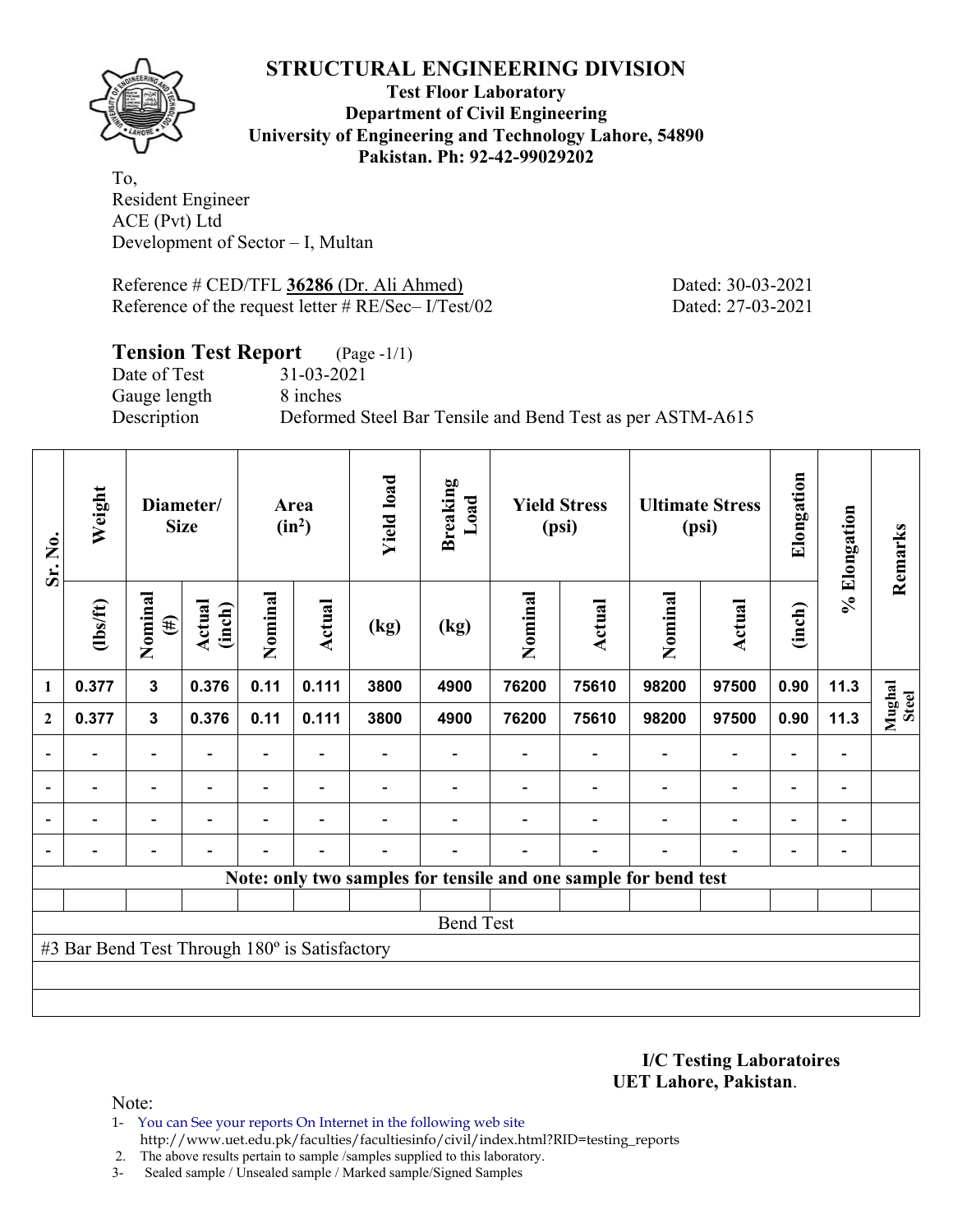

#### **Test Floor Laboratory Department of Civil Engineering University of Engineering and Technology Lahore, 54890 Pakistan. Ph: 92-42-99029202**

To, M/S Defence Housing Authority. Lahore Cantt (Cost of 1-Kanal NGV at DRGCC Ph-III Club House DHA Ph-6) – (M/s Linker Developers (Pvt) Ltd) Reference # CED/TFL **36287** (Dr. Ali Ahmed) Dated: 30-03-2021 Reference of the request letter # 408/241/E/Lab/58/40 Dated: 30-03-2021

# **Tension Test Report** (Page -1/1)

Date of Test 31-03-2021 Gauge length 8 inches

Description Deformed Steel Bar Tensile and Bend Test as per ASTM-A615

| Sr. No.                 | Weight                                        |                          | Diameter/<br>size |         | Area<br>$(in^2)$ | <b>Yield load</b> | <b>Breaking</b><br>Load |         | <b>Yield Stress</b><br>(psi) |                                                                   | <b>Ultimate Stress</b><br>(psi) | Elongation               | % Elongation | Remarks    |
|-------------------------|-----------------------------------------------|--------------------------|-------------------|---------|------------------|-------------------|-------------------------|---------|------------------------------|-------------------------------------------------------------------|---------------------------------|--------------------------|--------------|------------|
|                         | (1bs/ft)                                      | Nominal<br>$(\#)$        | Actual<br>(inch)  | Nominal | Actual           | (kg)              | (kg)                    | Nominal | Actual                       | Nominal                                                           | <b>Actual</b>                   | (inch)                   |              |            |
| 1                       | 0.362                                         | $\overline{\mathbf{3}}$  | 0.368             | 0.11    | 0.106            | 3400              | 5500                    | 68200   | 70520                        | 110200                                                            | 114100                          | 1.10                     | 13.8         |            |
| $\mathbf{2}$            | 0.377                                         | 3                        | 0.376             | 0.11    | 0.111            | 3800              | 4800                    | 76200   | 75540                        | 96200                                                             | 95500                           | 1.10                     | 13.8         | Afco Steel |
| 3                       | 0.377                                         | $\mathbf{3}$             | 0.376             | 0.11    | 0.111            | 3400              | 4400                    | 68200   | 67590                        | 88200                                                             | 87500                           | 1.20                     | 15.0         |            |
| $\overline{\mathbf{4}}$ | 0.359                                         | 3                        | 0.367             | 0.11    | 0.106            | 3400              | 5500                    | 68200   | 70940                        | 110200                                                            | 114800                          | 1.10                     | 13.8         |            |
|                         |                                               | $\overline{\phantom{0}}$ |                   |         |                  |                   |                         |         |                              |                                                                   |                                 | $\overline{\phantom{0}}$ |              |            |
|                         |                                               | $\overline{\phantom{0}}$ |                   |         |                  |                   |                         |         |                              |                                                                   |                                 | ۰                        |              |            |
|                         |                                               |                          |                   |         |                  |                   |                         |         |                              | Note: only four samples for tensile and two samples for bend test |                                 |                          |              |            |
|                         |                                               |                          |                   |         |                  |                   |                         |         |                              |                                                                   |                                 |                          |              |            |
|                         |                                               |                          |                   |         |                  |                   | <b>Bend Test</b>        |         |                              |                                                                   |                                 |                          |              |            |
|                         | #3 Bar Bend Test Through 180° is Satisfactory |                          |                   |         |                  |                   |                         |         |                              |                                                                   |                                 |                          |              |            |
|                         | #3 Bar Bend Test Through 180° is Satisfactory |                          |                   |         |                  |                   |                         |         |                              |                                                                   |                                 |                          |              |            |
|                         |                                               |                          |                   |         |                  |                   |                         |         |                              |                                                                   |                                 |                          |              |            |

#### **I/C Testing Laboratoires UET Lahore, Pakistan**.

Note:

- 1- You can See your reports On Internet in the following web site http://www.uet.edu.pk/faculties/facultiesinfo/civil/index.html?RID=testing\_reports
- 2. The above results pertain to sample /samples supplied to this laboratory.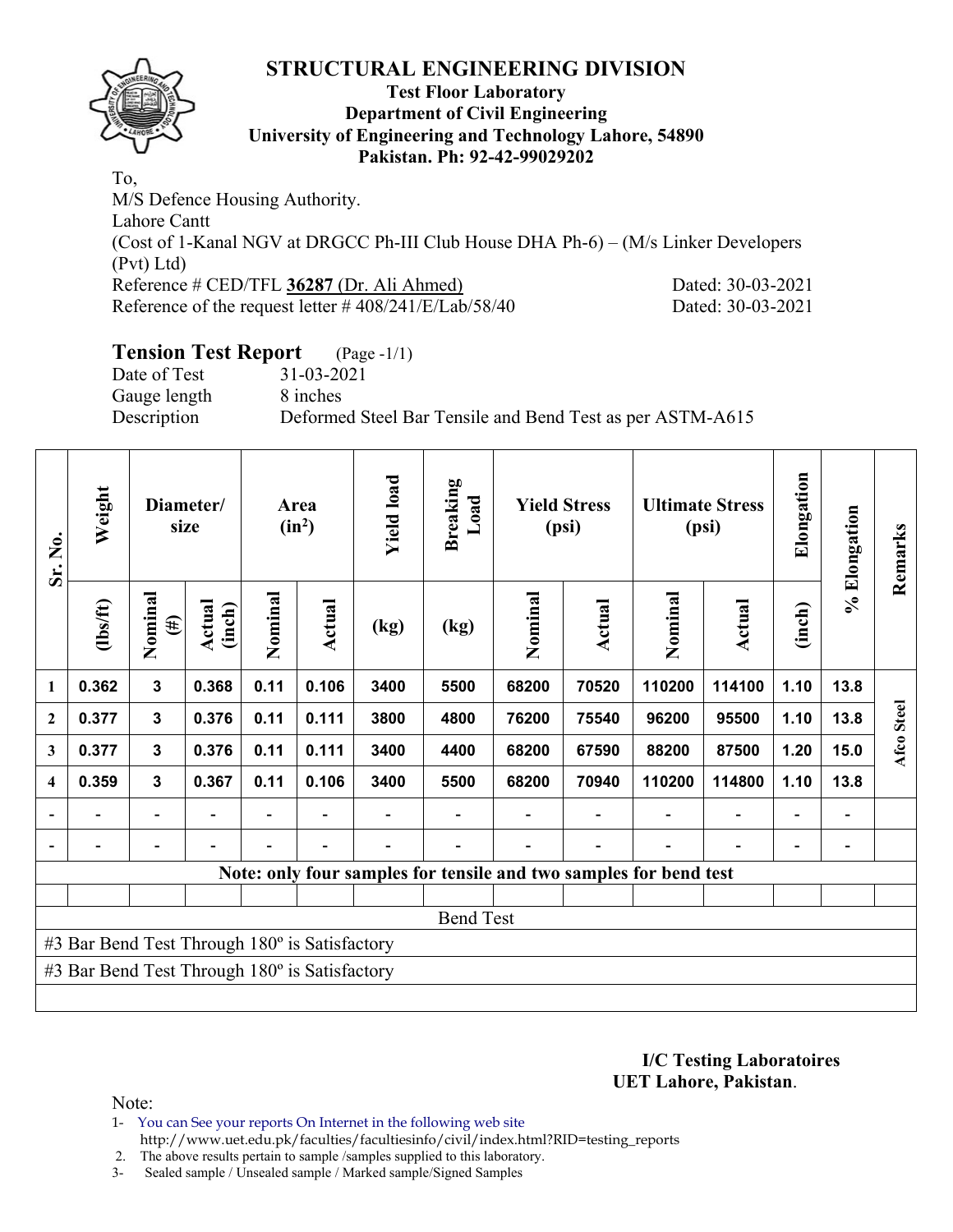

#### **Test Floor Laboratory Department of Civil Engineering University of Engineering and Technology Lahore, 54890 Pakistan. Ph: 92-42-99029202**

To, Resident Engineer Orbit Housing The Springs Apartment Lahore

Reference # CED/TFL **36291** (Dr. Qasim Khan) Dated: 31-03-2021 Reference of the request letter # Nil Dated: 31-03-2021

## **Tension Test Report** (Page -1/1) Date of Test 31-03-2021 Gauge length 8 inches Description Deformed Steel Bar Tensile and Bend Test as per ASTM-A615

| Sr. No.          | Weight                                        |                          | Diameter/<br>size |         | Area<br>$(in^2)$ | <b>Yield load</b> | <b>Breaking</b><br>Load                                         |         | <b>Yield Stress</b><br>(psi) |                | <b>Ultimate Stress</b><br>(psi) | Elongation               | % Elongation                 | Remarks |
|------------------|-----------------------------------------------|--------------------------|-------------------|---------|------------------|-------------------|-----------------------------------------------------------------|---------|------------------------------|----------------|---------------------------------|--------------------------|------------------------------|---------|
|                  | (1bs/ft)                                      | Nominal<br>$(\#)$        | Actual<br>(inch)  | Nominal | Actual           | (kg)              | (kg)                                                            | Nominal | Actual                       | Nominal        | <b>Actual</b>                   | (inch)                   |                              |         |
| $\mathbf{1}$     | 0.401                                         | $\mathbf{3}$             | 0.388             | 0.11    | 0.118            | 3600              | 4900                                                            | 72200   | 67240                        | 98200          | 91600                           | 1.20                     | 15.0                         |         |
| $\boldsymbol{2}$ | 0.371                                         | $\mathbf{3}$             | 0.373             | 0.11    | 0.109            | 3300              | 4500                                                            | 66200   | 66630                        | 90200          | 90900                           | 1.10                     | 13.8                         |         |
|                  |                                               | $\overline{a}$           |                   |         |                  |                   |                                                                 |         |                              |                | $\overline{a}$                  | $\overline{\phantom{a}}$ |                              |         |
| $\blacksquare$   | $\blacksquare$                                | $\overline{\phantom{a}}$ |                   |         | $\blacksquare$   |                   |                                                                 |         |                              |                | $\overline{\phantom{0}}$        | $\overline{\phantom{0}}$ | $\blacksquare$               |         |
| $\blacksquare$   | -                                             | Ξ.                       |                   |         |                  |                   |                                                                 |         |                              | ۰              | $\overline{a}$                  | $\overline{\phantom{0}}$ | $\overline{\phantom{0}}$     |         |
|                  |                                               | $\overline{a}$           |                   |         | $\blacksquare$   |                   |                                                                 |         |                              | $\blacksquare$ | $\overline{a}$                  | -                        | $\qquad \qquad \blacksquare$ |         |
|                  |                                               |                          |                   |         |                  |                   | Note: only two samples for tensile and one sample for bend test |         |                              |                |                                 |                          |                              |         |
|                  |                                               |                          |                   |         |                  |                   |                                                                 |         |                              |                |                                 |                          |                              |         |
|                  |                                               |                          |                   |         |                  |                   | <b>Bend Test</b>                                                |         |                              |                |                                 |                          |                              |         |
|                  | #3 Bar Bend Test Through 180° is Satisfactory |                          |                   |         |                  |                   |                                                                 |         |                              |                |                                 |                          |                              |         |
|                  |                                               |                          |                   |         |                  |                   |                                                                 |         |                              |                |                                 |                          |                              |         |
|                  |                                               |                          |                   |         |                  |                   |                                                                 |         |                              |                |                                 |                          |                              |         |

**I/C Testing Laboratoires UET Lahore, Pakistan**.

Note:

1- You can See your reports On Internet in the following web site http://www.uet.edu.pk/faculties/facultiesinfo/civil/index.html?RID=testing\_reports

2. The above results pertain to sample /samples supplied to this laboratory.